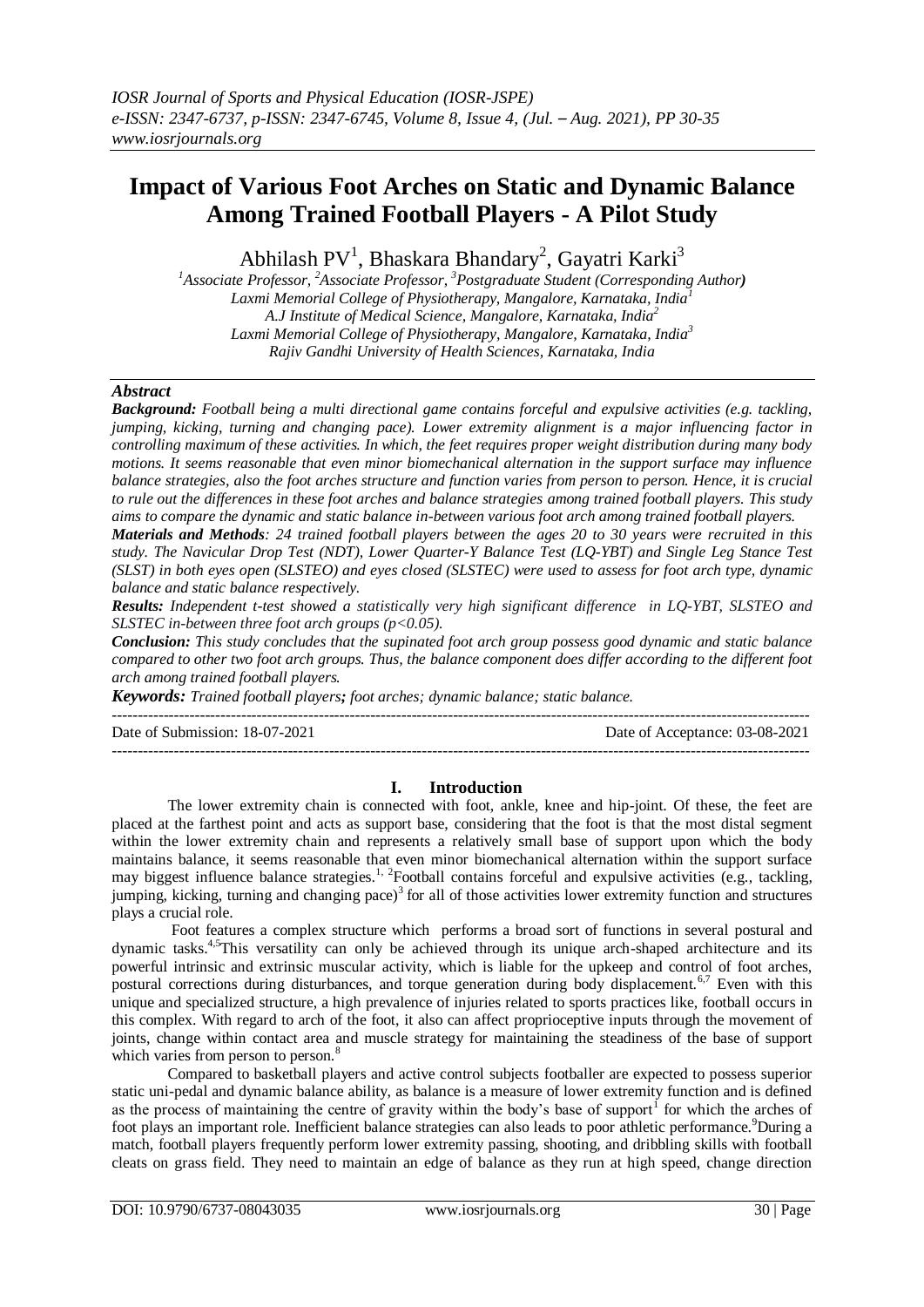rapidly and powerfully kick the ball to pass or shoot. Furthermore, players must conserve balance as they're prevented by opposing players and check out to steal the ball.<sup>2</sup>

Foot may be a significant element of the four main anatomy trains, the superficial back line, the superficial battlefront, the lateral line and the spiral line<sup>10</sup>. The plantar intrinsic foot muscles are a neighbourhood of the superficial back line, and alongside plantar fascia, they control the upkeep of the longitudinal foot arch. They permit bringing both ends of the foot closer to every other, maintaining proper relations between the heads of the first and the fifth metatarsals and the heel bone. Additionally, the longitudinal arch of the foot is enhanced by the plantar ligament and therefore the plantar calcaneonavicular ligament which are located in deeper layers. The dysfunctions within the plantar surface of foot may cause problems which are transmitted to the upper parts of the anatomy trains.

A dysfunction of this part is often associated with hyperextension of the knee, shortening and reduction of flexibility of the hamstring muscles, increased cervical lordosis, and decreased lumbar lordosis.<sup>11</sup>High-arched and low arched foot types seem to be a risk factor for overuse injuries in sport activities. Dahle<sup>12</sup> found knee pain more common in football players with pronated or supinated foot types, compared with neutral foot type. Williams et al found high-arched players to possess more ankles, bony, and lateral sided injuries, while lowarched runners had more knee, medial sided and soft tissue injuries.<sup>1</sup>

Specifically there's a difference in plantar loading between straight line tasks and multi directional movements.<sup>4</sup> Plantar loading is usually influenced by the structures of the foot,<sup>4</sup> and football being a multidirectional game, it's vital to rule out the balance among them in several foot arches. Also, a specific foot arches leads to different injury patterns among athletes.<sup>5</sup>There is a paucity in studies showing impact on both the dynamic and static balance due to either one or two different foot arches among trained footballers. Also balance being the major component for qualitative performance among football player, this study aims to provide a clinical significance by reducing injury risk and focusing on, not only the hip, knee and core aspects but also the foot aspects during rehabilitation and during training sessions.

## **II. Materials and Methods**

This pilot study was carried out in football clubs, in and around Dakshina Kannada, Karnataka, India from 2020 September to June 2021. Twenty-four trained football players fulfilling inclusion and exclusion criteria were recruited using convenience sampling technique and then equally allotted to one of three groups; Neutral Foot (NF), Supinated Foot (SF) and Pronated Foot (PF) on the basis of NDT, i.e., eight players in each groups. All participants were verbally explained about the study in brief and were recruited in the study after written consent.

**Study Design:** Cross-sectional pilot study

**Study Location:** Football clubs, in and around Dakshina Kannada, Karnataka.

**Study Duration:** September 2020 to June 2021

**Sample size:** Twenty-four football players.

**Sample size calculation:** A sample size was calculated based on the study by Kelleher LK et al<sup>14</sup> with 95% confidence level, 80% power. The actual sample size calculated was 30 for the crossectional study, among which 24 were included for this pilot study.

**Subjects & selection method:** Twenty-four trained football players fulfilling inclusion and exclusion criteria were recruited using convenience sampling technique and then equally allotted to one of three groups; Neutral Foot (NF), Supinated Foot (SF) and Pronated Foot (PF) on the basis of NDT, i.e., eight players in each groups.

## **Inclusion criteria:**

- 1. Age- 20 to 30 years.
- 2. 3 or more years of competitive experience.
- 3. Regular practicing players- minimum 2 hours/day for minimum 3 days/week.
- 4. Not involved in any balance training program apart from their typical sports training.

### **Exclusion criteria:**

1. Healthy Recreational football players.

2. Players who report LBP or a history of lower extremity injuries that required treatment or that might have inhibited performance in last 12 months.

- 3. Players' undergone lumbar spine or any lower extremity surgery in the last 6 months.
- 4. Vestibular problems, e.g., vertigo.
- 5. Not given consent or otherwise unwell at the time of investigation.

#### **Procedure methodology**

A written consent was obtained from each player after detailed explanation of the procedure. All the players were asked to fill a performa that included age, weight, height, leg dominance, playing hours (min/day, day/ week). After initial assessment each player were assessed by NDT and were divided into 3 groups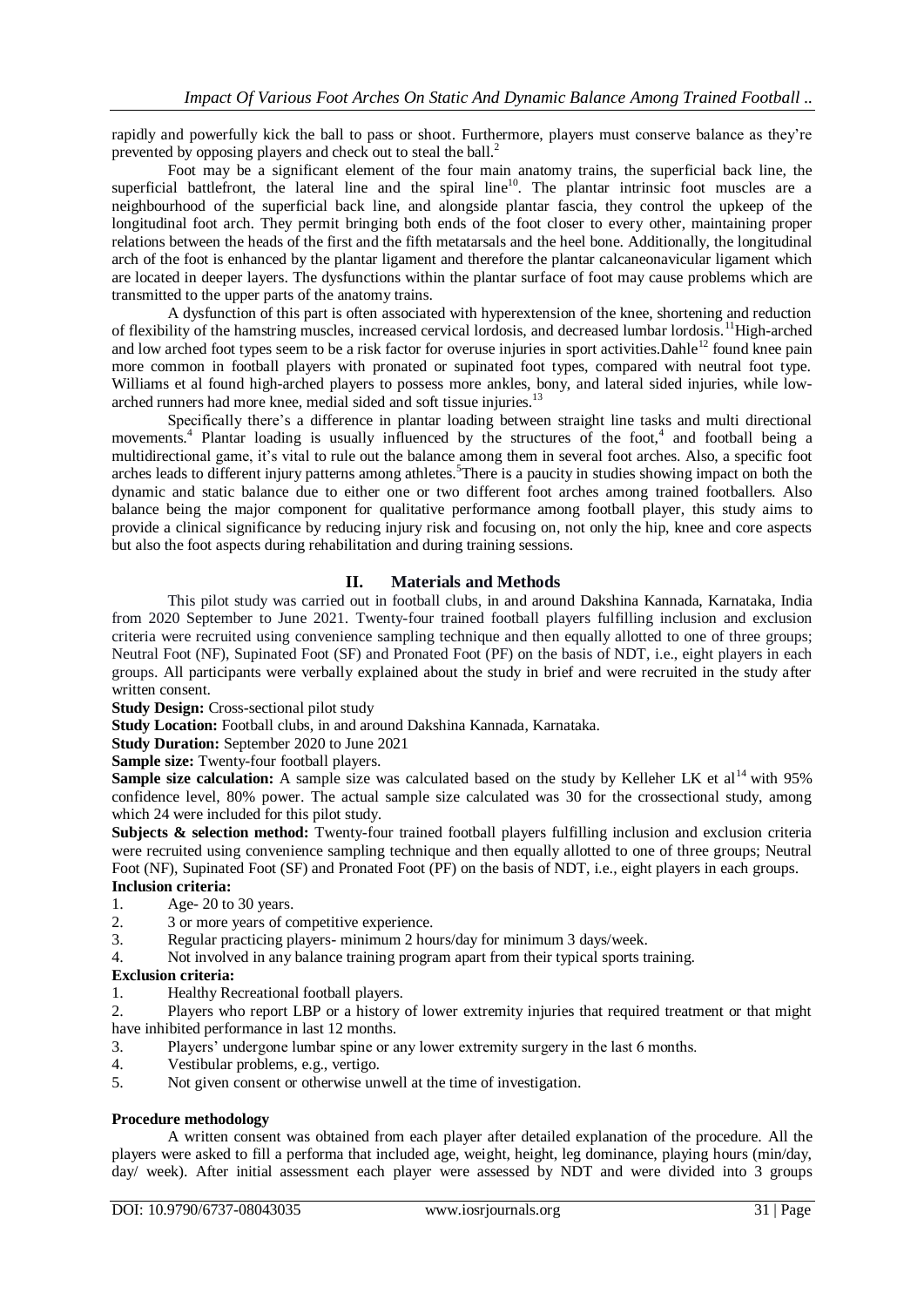according to NDT values, i.e., NF, SF and PF, 8 in each group according to the leg dominance and players were asked to perform lower extremity dynamic balance by LQ-YBT. SLST was carried out in Single Leg Stance Test Eye Open (SLSTEO) and Single Leg Stance Test Eye Closed (SLSTEC) conditions for dominant leg. All the test were carried out in a random fashion either LQ-YBT first, or SLST (SLSTEO, SLSTEC) to reduce sequencing error. Each test was carried out for 3 times after one initial trial rest of 30 sec was given between the trial and 5 min between the tests.

## **OUTCOME MEASURES**

1. **Foot arches measurement:** The Navicular Drop Test (NDT) was used to determine the foot arch type; it was first described by Brody in 1982 as a means of quantifying the amount of foot pronation in runners. At first, the player were positioned in standing so there is full weight bearing through the lower extremity ensuring the foot is in the subtalar joint neutral position. The most prominent part of the navicular tuberosity was marked using marker along with the use of small blank paper marking the same prominence in standing position. The players were asked to relax in closed kinetic sitting position and the amount of sagittal plane excursion was measured with ruler. The foot were divided into three foot arch type, i.e., Supinated <5mm, Neutral 6-8mm and Pronated  $\geq 10$ -15mm.<sup>1,15</sup>

2. **Dynamic balance:** The Lower Quarter Y-Balance Test (LQ-YBT) is an instrumented version of components of the Star Excursion Balance Test (SEBT) developed to improve the repeatability of measurement and standardize performance of the test<sup>10</sup>. The test utilizes the anterior, posterior-medial, and posterior-lateral components of the SEBT. The posterior line was positioned 135 degrees from the anterior line with 45 degrees between the posterior lines. The participants stand on the leg they used for kicking the ball, with the most distal part of the great toe placed on the center of the grid. While maintaining a single-leg stance, they used the opposite leg to reach as far as possible toward the end of the line along a grid in the anterior, posterior-medial and posterior-lateral directions. Then, they touched the ground lightly with the most distal part of the reaching foot before returning to the starting position the reach distance was then measured using a tape measurement. The subject's hand was held at the iliac crest during the test. All tests were performed barefoot to rule out the influence of shoes. After six practice trials were completed the participants took rest for 30sec and then performed three test trials in each direction<sup>12</sup>. The test was discarded and then repeated in the same manner incase participant failed to maintain the unilateral stance, lifted or moved the standing foot from the grid or failed to return the reaching foot to the starting position. The longest reach distance in each direction was for the analysis. For an accurate analysis the data of reach distance was normalized with the leg length to exclude the influence of leg length.<sup>13</sup>The leg length was measured with a tape measure from the anterior superior iliac spine to the center of the ipsilateral medial malleolus.<sup>12</sup>The composite score was calculated according to the formula.<sup>10</sup>  $\{(\text{sum of all three directions})\}$  (limb length x 3)  $\{x100\}$ 

3. **Static balance:** The Single Leg Stance Test (SLST) is described as a method of quantifying static balance ability.<sup>8</sup> It is a valid measure and useful in explaining other variables of importance such as frailty and self-sufficiency in activities of daily living, gait performance and fall status. Before the SLST is performed the players were asked to kick a ball placed on the floor in front of him and the kicking limb was recorded as the dominant limb. Players were asked to stand barefoot on the limb of their choice, with the other limb raised so that the raised foot is near but not touching the ankle of their stance limb. Prior to raising the limb the subjects were instructed to cross his arms over the chest. Stopwatch was used to measure the amount of time, the players were asked to stand on one limb. Time ended when subject either used his arms (i.e., uncrossed arms), used the raised foot (moved it toward or away from the standing limb or touched the floor), moved the weight-bearing foot to maintain his balance (i.e., rotate foot on the ground), a maximum of 45 seconds is elapsed or opened eyes on eyes closed trials. The procedure was repeated 3 times and each time was recorded. The best and average of 3 trials was recorded and performed 3 trials with eye open and 3 trials with eye closed, 1 trial with eye one and 1 trial with eye closed equals to 1 trial set. At least 5 min rest after each trial set was given.

## **STATISTICAL ANALYSIS**

Statistical package SPSS ver.26.0 was used to do the analysis. Descriptive features of all three groups are expressed in means with a standard deviation  $(\bar{X} \pm SD)$ . Independent t-test was used to compare the difference in dynamic and static balance in-between the three groups, a p-value of <0.05 was considered statistically significant.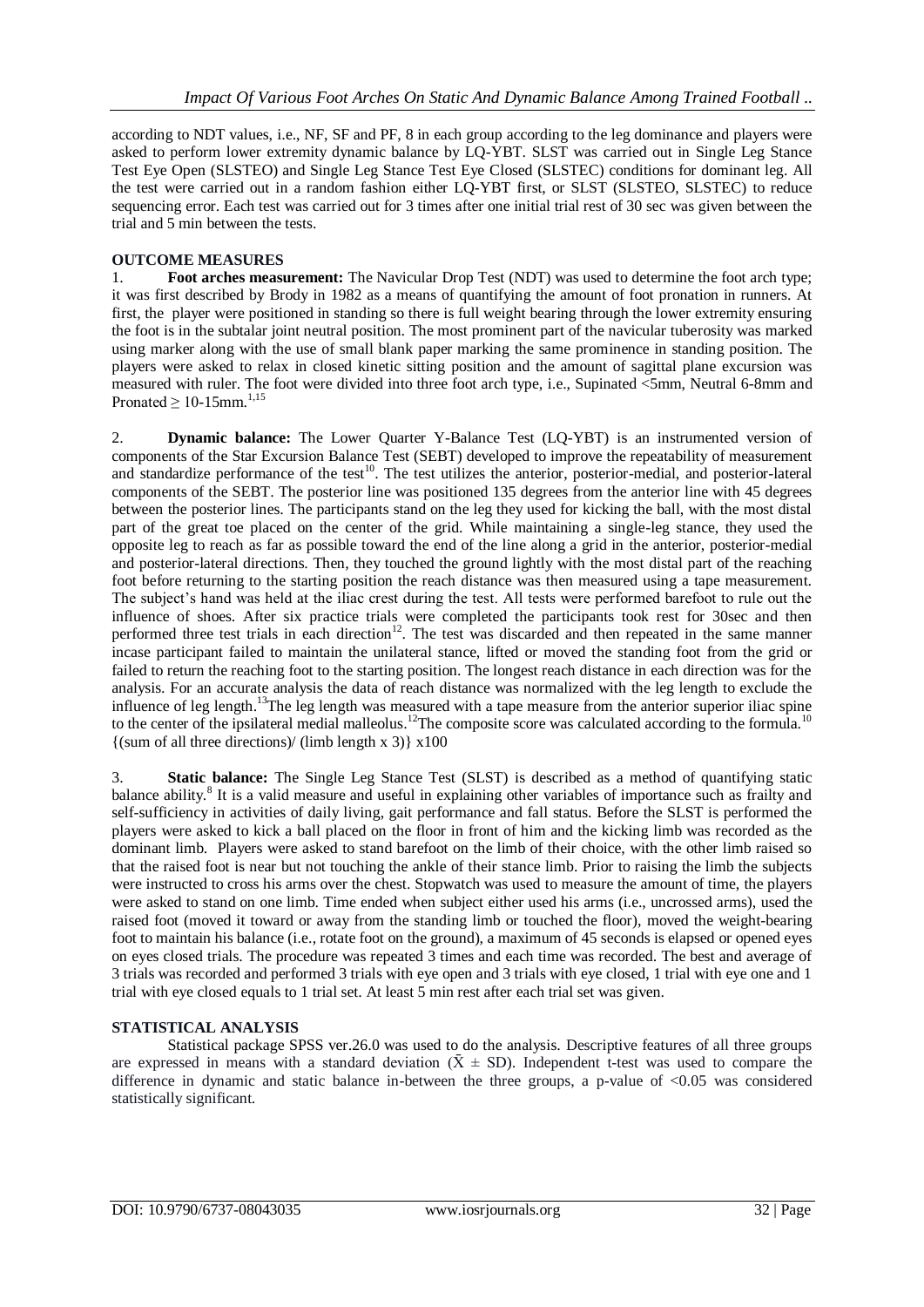## **III. Results**

Twenty-four male trained football players who participated in this study were allocated to three groups, i.e., Neutral Foot (NF), Supinated Foot (SF) and Pronated Foot (PF).

|               | NF                 | <b>SF</b>        | PF                |
|---------------|--------------------|------------------|-------------------|
| Age           | $24.125 \pm 1.125$ | $24 \pm 1.51$    | $23.5 \pm 1.19$   |
| LQ-YBT        | $85 \pm 3.07$      | $95.87 \pm 3.18$ | $80.37 \pm 1.505$ |
| <b>SLSTEO</b> | $32.87 \pm 1.45$   | $37.62 \pm 1.68$ | $28.87 \pm 1.35$  |
| <b>SLSTEC</b> | $20.12 \pm 1.125$  | $23 \pm 1.069$   | $16.87 \pm 1.125$ |

|  |  |  | Table 1: Descriptive statistics of Age, LQ-YBT, SLSTEO and SLSTEC in three different foot arches |  |  |  |  |
|--|--|--|--------------------------------------------------------------------------------------------------|--|--|--|--|

| <b>Table 2:</b> Comparison of LQ-YBT, SLSTEO and SLSTEC in between groups |  |         |             |  |  |  |
|---------------------------------------------------------------------------|--|---------|-------------|--|--|--|
|                                                                           |  | t-value | Sig p-value |  |  |  |

|                    |               | t-value | Sig <i>p</i> -value |
|--------------------|---------------|---------|---------------------|
|                    | LQ-YBT        | 6.956   | 0.000               |
| <b>NF &amp; SF</b> | <b>SLSTEO</b> | 6.030   | 0.000               |
|                    | <b>SLSTEC</b> | 5.232   | 0.000               |
|                    | LO-YBT        | 12.465  | 0.000               |
| SF & PF            | <b>SLSTEO</b> | 11.462  | 0.000               |
|                    | <b>SLSTEC</b> | 11.205  | 0.000               |
|                    | LO-YBT        | 3.835   | 0.002               |
| <b>NF &amp; PF</b> | <b>SLSTEO</b> | 5.682   | 0.000               |
|                    | <b>SLSTEC</b> | 5.777   | 0.000               |



**Figure 1**: Comparison of LQ-YBT, SLSTEO & SLSTEC in between groups

#### **IV. Discussion**

This pilot study was intended to compare the impact of dynamic and static balance in three foot arches among trained football players. All 24 players included in this study had completed the test under the supervision without any fail. Statistically very high significant difference was found in LQ-YBT, SLSTEO and SLSTEC between the three foot arch groups  $(p<0.05)$ .

Decreased dynamic balance is identified as the main risk factors for lower extremity injury Ness et al.<sup>16</sup>In the present study dynamic balance measurement was done using LQ-YBT which is a reliable test for measuring single limb stance excursion distance while performing dynamic balance testing in trained football player.<sup>23,  $\frac{23}{24}$ </sup> Coughlan et al performed a comparative study between the SEBT and YBT-LQ and observed difference within the anterior reach direction between the two tests, with no differences within the posterolateral and postero-medial reach directions. Both the SEBT and YBT-LQ involve similar movements that are deemed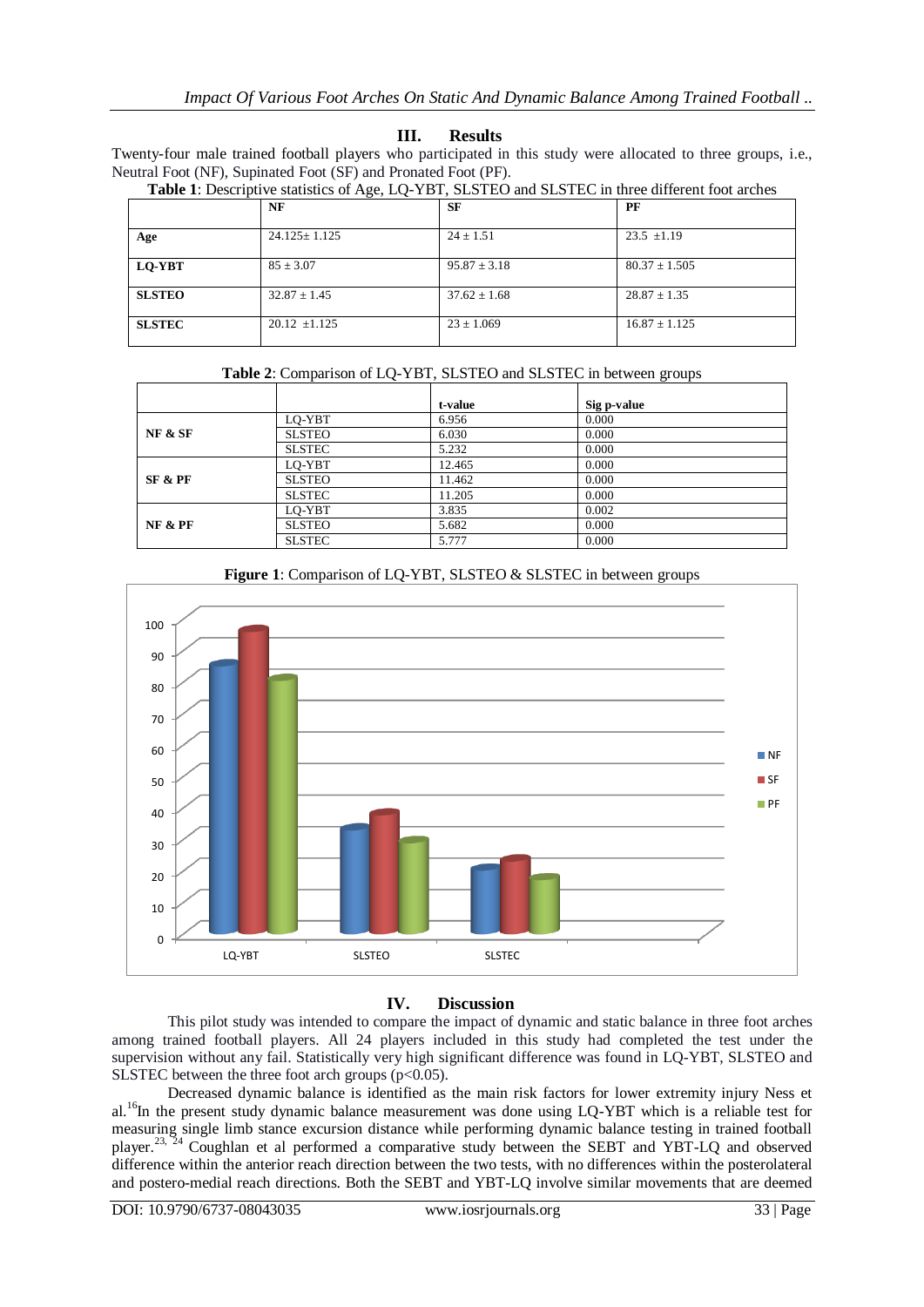to measure and challenge dynamic balance.<sup>25, 26</sup> Alfonso et al suggested LO-YBT is a valid test to determine individuals among professional football players susceptible to soft tissue injury and found that, YBT-LQ can be incorporated into physical examination to identify football players prone to risk of injury.<sup>27</sup> Likewise, Springer et al conducted a prospective mixed-model study to determine the normative values for the unipedal stance test with eyes open and closed and found that these test were reliable and valid tool to measure a static balance which is an age specific. $^{28}$ 

Also, a poor static balance is a risk factor for non-contact anterior cruciate ligament injury among young athletes.<sup>29</sup> Dingenen et al suggested that postural stability measurements during the single-leg stance phase of the double- to single-leg stance transition task may be a useful predictor of injured risk of noncontact lower extremity injury.<sup>18</sup> Comparison made between a foot types an specific tendency can be ruled out, namely a high arch foot also called a supinated foot, normal or neutral foot type is found to have a faster forefoot contact than that of a pronated foot. It is also clear that high arch or supinated foot type spends less time on the rear-foot than pronated foot with rear-foot contact.<sup>19</sup> The results of this study supports the finding of foot types, that being pronated foot decrease balance both in dynamic and static condition.

On comparison, mean values of NF, SF and PF on LQ-YBT and SLST significant increase (Figure 1) in the mean value of LQ-YBT was observed in SF ( $95.87 \pm 3.18$ cm) which is more effective than the normal or NF( $85 \pm 3.07$ cm) and low arch or PF ( $80.37 \pm 1.505$ cm). The present study supports the findings of study conducted by Sudhakar. S et al, which found to have good dynamic balance in high arch foot type/ SF  $(84.7 \pm 2.3$ cm) among short distance runner.<sup>20</sup> Another study done by Tsai LC et al on comparison of different structural foot types for measures of standing postural control found that individuals with pronated feet or supinated feet have poorer postural control than those in the neutral group.<sup>21</sup> In favour of the present study, Cote et al concluded that the postural stability is affected by foot type under both static and dynamic conditions.<sup>1</sup> In present study the mean of SLST (SLSTEO and SLSTEC) for each foot arch were NF (32.87  $\pm$  1.45sec, 20.12  $\pm 1.125$ sec), SF (37.62  $\pm$  1.68sec, 23  $\pm$  1.069) and PF (28.87  $\pm$  1.35sec, 16.87  $\pm$  1.125sec) which was significantly higher than compared to previous study done by El-Kashlan et al  $(28.8\pm1.4\text{ sec}, 18.7\pm1.6\text{ sec})$ among healthy individuals. These differences appear to be related to structural differences as opposed to differences in peripheral input. These effects should be considered when clinicians use such balance measures to assess injury deficits and recovery.<sup>1</sup>

Abdulwahab et al concluded that higher degrees of foot posture index might have an effect on standing dynamic balance in healthy subjects, these components may require extra attention during the preventive aspects of rehabilitation.<sup>22</sup>On the contrary, Hyong H et al suggested that compensation adaptation of the muscles surrounding the ankle joints to external factors that affect balance such as the visual, auditory, and somatosensory systems, despite the foot shape differences based on the height of foot arch.<sup>9</sup>In the present study the foot arch measurement was done using NDT, which is a reliable test that can be done in clinical setting as well.<sup>30, 31</sup>Based on our own results and studies by other authors we concluded that the foot arch type/structures do impact the balance components among trained football players. Thus, considering these factors would result in qualitative game output among football players.

#### **V. Conclusion**

Present study concludes that both dynamic and static balance differs according to foot structures. Supinated foot is found to have a superior dynamic and static balance than other two foot arch group among trained football players. Hence, pre-assessing the foot arch structures, accordingly planning the balance training programs on the basis of variation in foot arch type will help in injury prevention as well as qualitative game performances among trained football players.

#### **References**

- [1]. Cote KP, Burnet ME, BM, Shultz SJ. Effects of pronated and supinated foot postures on static and dynamic postural stability. J Athl Train. 2005; 40(1): 41- 46.
- [2]. Azeem Z, Sharma R. Comparison of dynamic and static stretching on dynamic balance performance in recreational football players. Saudi J Sports Med.2014; 14(2): 134-139.
- [3]. Erkmen N, Taskin H, Sanioglu A, Kaplan T, Bastyuk D. Relationships between balance & functional performance in football players. J Hum Kinet. 2010; 26(1): 21-29.
- [4]. Salrzman CL, Nawoczenski DA. Complexities of foot architecture as a base of support. J Orthop Sports Phys Ther. 1995; 21: 354- 60.
- [5]. Dubin A. Gait: the role of the ankle and foot in walking. Med Clin N Am. 2014; 98(2): 205-11.
- [6]. Dugan SA, Bhat KP. Biomechanics and analysis of running gait. Phys Med Rehabil Clin N Am. 2005; 16(3): 603-21.
- [7]. Ostiak W, Kaczmarek MM, Kasprzak P. Foot and shin in terms of anatomy trains. J Ortho Trauma Surg Relat Res.2011; 5(25): 38- 46.
- [8]. Melam GR, Alhusiani AA, Perumal V, Burugadda.S, Kaur K. Comparison of static and dynamic balance between football and basketball players with chronic ankle instability. Saudi J Sports Med.2016; 16(3): 199-204.
- [9]. Hyong IH, Kang JH. Comparison of dynamic balance ability in healthy university students according to foot shape. J Phys Ther Sci. 2016; 28(2): 661-4.
- [10]. Myers TW. Anatomy trains: myofascial meridians for manual and movement therapists.5<sup>th</sup> ed. USA: Elsevier; 2014.